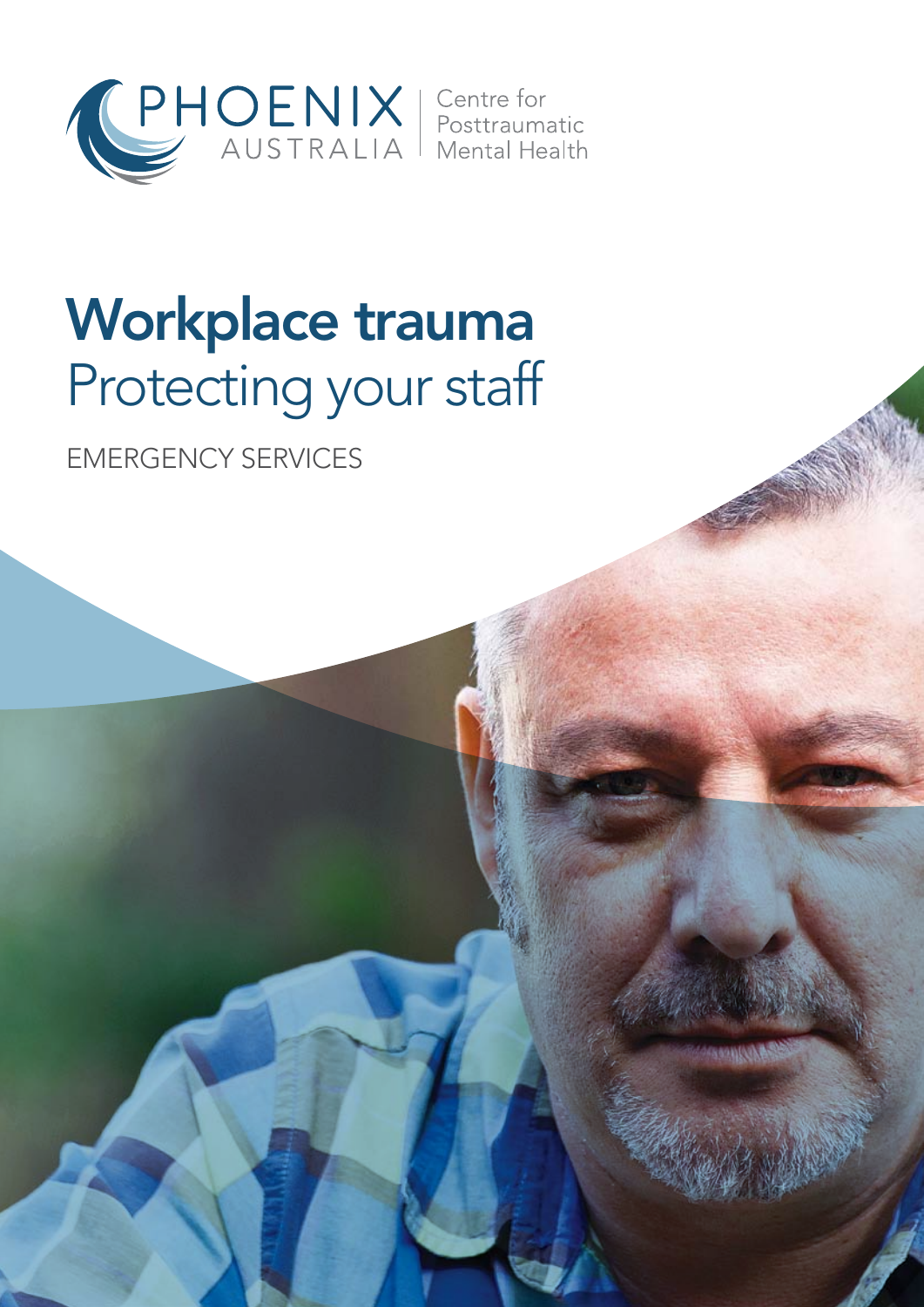Phoenix Australia is the national centre of excellence in posttraumatic mental health.

Our acclaimed research and our international networks are the foundation of our work. We partner with and guide organisations, communities and individuals to reduce the effects of trauma.

At Phoenix Australia, the breadth of our experience and our integrated approach across Research and Evaluation, Policy and Service Development, and Education and Training, means that your organisation will receive the highest quality advice and support.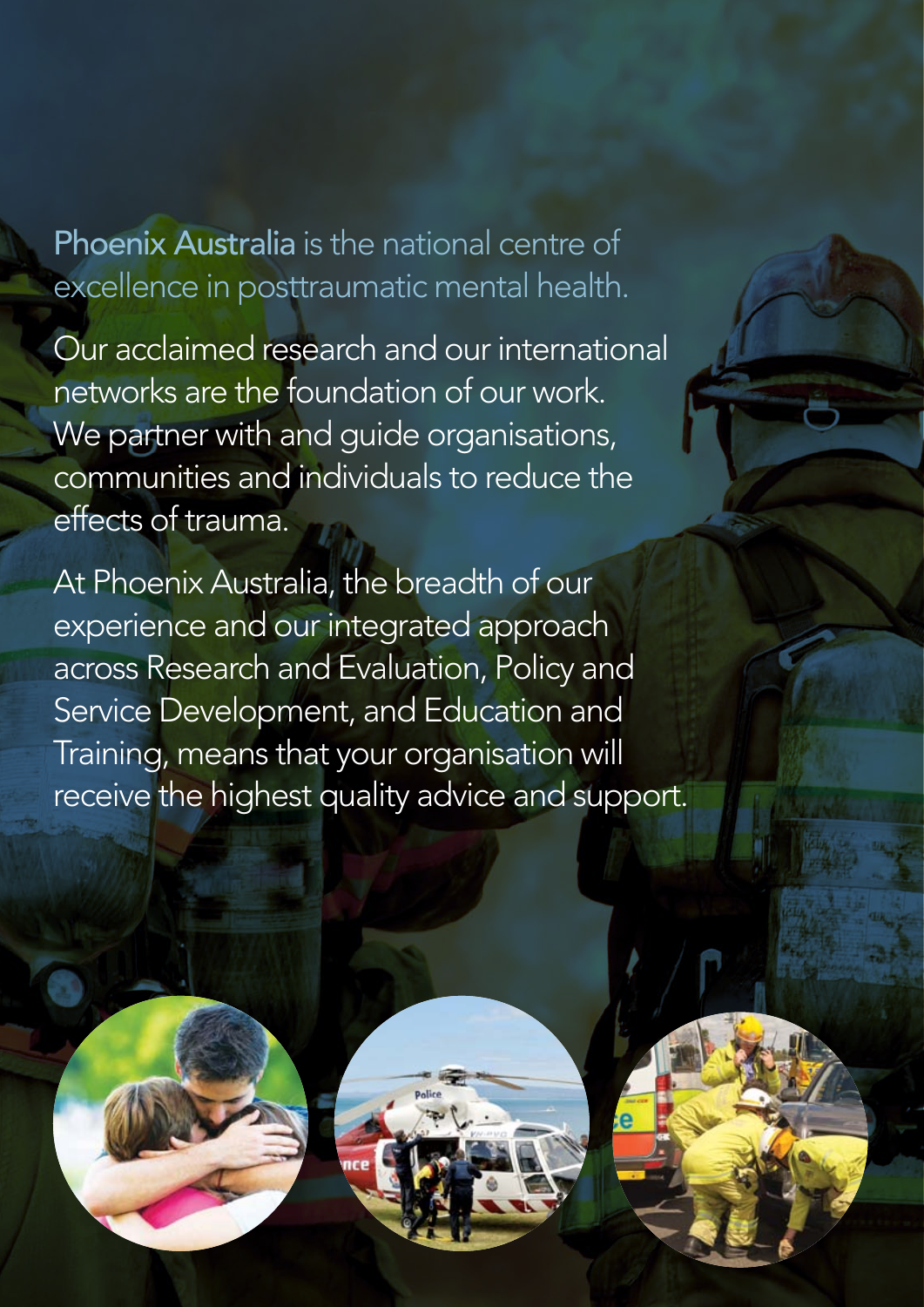## Phoenix Australia can help you manage the impact of trauma

It is a fact of life that workers in the emergency services are at risk of being exposed to potentially traumatic incidents. These traumatic experiences may involve confronting threats to life, or witnessing or experiencing serious injury.

Emergency services workers are generally resilient and accept that these experiences come with the job. It's what they trained for, and the job itself brings many rewards and great satisfaction. However, for some people, the impact of traumatic experiences can take a toll. Whether it be from a particularly distressing event, or from the cumulative impact of many events over time.

We understand that the health and safety of your workers is a high priority for you. The duty of care that emergency services organisations have towards protecting the physical and mental health of their employees and others under the Workplace Health and Safety (WHS) and Occupational Health and Safety (OHS) legislation is something that is taken very seriously. Phoenix Australia can assist you to implement best practice approaches to recognising trauma, and minimising its impact.

Phoenix Australia has an established track record working with high risk industries such as Defence, police, and other emergency services.

## Phoenix Australia can help you manage your WHS and OHS obligations with regard to trauma at work

Organisations have a responsibility to ensure that they employ best practice approaches to:

- • recognising psychological hazards in the workplace
- • minimising the risk of staff exposure
- managing potential impacts on staff

Trauma-related stress claims are the most expensive area of workers' compensation. This is due to the complex impacts that trauma can have on individual employees and the costs associated with long periods away from work.

It makes good financial sense for organisations to ensure they have best practice approaches to managing and mitigating the impacts of trauma.

## Tailored solutions: From policy advice to implementation

Phoenix Australia can work with your organisation to develop a tailored solution to suit your needs.

Our services include:

- benchmarking your organisation's policies and procedures against international, industry-specific best practices
- undertaking research to improve the understanding of the issues facing your workplace
- implementing policy and practice improvement
- • training staff to ensure they have the knowledge, skills and confidence to implement best practice in trauma management
- evaluating the effectiveness of policy and training initiatives
- providing advice on evidence-based interventions
- assisting with procuring the best employee support and health treatment services